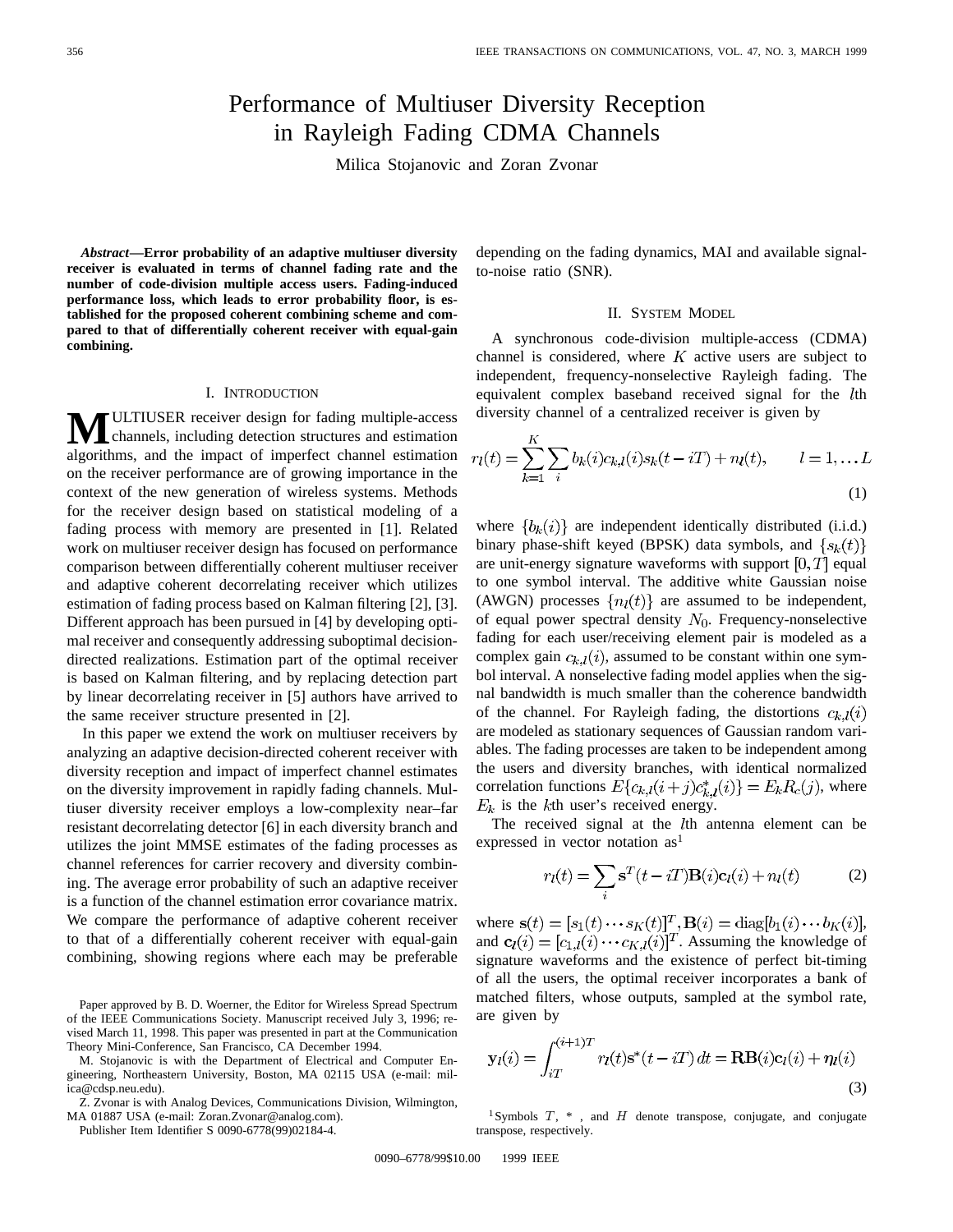where  $\mathbf{R} = \int_0^T \mathbf{s}^*(t)\mathbf{s}^T(t)dt$  is the cross-correlation matrix of signature waveforms, and the output AWGN is zero-mean with covariance  $Cov[\eta_l] = N_0 R$ .

## III. ADAPTIVE COHERENT DIVERSITY COMBINING

Performance of a linear-complexity decorrelating receiver may greatly be improved by the use of diversity. An adaptive receiver with diversity combining is depicted in Fig. 1. The receiver performs joint MMSE estimation of all the users' fading coefficients, and uses these estimates for carrier recovery and coherent combining. The output of the decorrelating filter in the *l*th diversity branch is given by

$$
\mathbf{z}_l(i) = \mathbf{R}^{-1} \mathbf{y}_l(i) = \mathbf{B}(i)\mathbf{c}_l(i) + \xi_l(i) \tag{4}
$$

where the output AWGN vector is characterized by  $Cov[\xi_l]$  =  $N_0R^{-1}$ . The decorrelator outputs may be combined in different ways. We propose a suboptimal combining strategy in which the decorrelator outputs corresponding to a particular user are combined disregarding those of other users. The combiner for each user, however, is of maximal-ratio type, yielding a decision variable of the form

$$
b_k(i) = \text{Re}\left\{ \sum_{l=1}^{L} \hat{c}_{k,l}^*(i) z_{k,l}(i) \right\}
$$
 (5)

where  $\hat{c}_{k,l}(i)$  denotes the estimate of the fading distortion. Estimation of complex channel coefficient is equivalent to carrier recovery in the system. For independent diversity, it suffices to assign an independent estimator to each of diversity branches, as shown in Fig. 1.

We now turn our attention to performance analysis of diversity receiver. Gaussian statistics of  $c_{k,l}(i)$  imply Gaussian statistics of a linear, unbiased estimate  $\hat{c}_{k,l}(i)$ . Assuming the same statistics of fading processes in all diversity branches, the estimation error covariance, observed in steady state for each diversity, is given by  $\mathbf{G} = \text{Cov}[\mathbf{c}_l(i) - \hat{\mathbf{c}}_l(i)]$ . For the decision variable given by (5), and neglecting the effect of error propagation through the channel estimator, the bit error probability for the kth user is given by [7]

$$
P_k^{(L)} = \left(\frac{1-\mu_k}{2}\right)^L \sum_{l=0}^{L-1} \binom{L-1+l}{l} \left(\frac{1+\mu_k}{2}\right)^l = p_L(\mu_k).
$$
\n(6)

The parameter  $\mu_k$  is obtained as

$$
\mu_k = \frac{E\{\hat{c}_{k,l}^*(i)z_{k,l}(i)\}}{\sqrt{E\{|\hat{c}_{k,l}(i)|^2\}E\{|z_{k,l}(i)|^2\}}} = \sqrt{\frac{E_k R_c(0) - G_{kk}}{E_k R_c(0) + N_0 D_{kk}}}
$$
(7)

where  $G_{kk} = [\mathbf{G}]_{kk}, D_{kk} = [\mathbf{R}^{-1}]_{kk}$ , and the last line follows from the fact that the MMSE channel estimate is orthogonal to the estimation error.

Defining the the  $k$ th user's average signal to noise ratio as  $\gamma_k = R_c(0) E_k/N_0$ , and the corresponding normalized estimation error variance as  $\Gamma_k = G_{kk}/E_k R_c(0)$ , the parameter  $\mu_k$ , can be expressed as

$$
\mu_k = \sqrt{(1 - \Gamma_k) \frac{\gamma_k}{\gamma_k + D_{kk}}}.\tag{8}
$$

Hence, besides the SNR, the error probability of the coherent decorrelating detector depends on the normalized estimation error variance  $\Gamma_k$ , and, through the factor  $D_{kk}$ , on the cross correlations of normalized signature waveforms. In contrast to the case of perfect estimation, an error probability floor is observed, defined as  $P_{\text{BPSK}\infty}^{(L)} = \lim_{\gamma_k \to \infty} P_k^{(L)} = p_L(\sqrt{1 - \Gamma}).$ In this case, as will become apparent from the error covariance analysis, a given user does not suffer from the estimation errors of other users, i.e. the error probability floor in CDMA scenario is equal to the error probability floor observed for single-user transmission over the same channel. Performance degradation results from channel tracking inaccuracies, and is ultimately determined by the fading rate of the channel.

To quantify the effects of channel estimation errors, we analyze a Rayleigh fading process  $c_l(i)$  represented by a Gauss–Markov model, whose parameters can be obtained with sufficient accuracy through extensive measurements [1]. When the model parameters are known, the MMSE estimator can be realized by the Kalman filter and its error covariance matrix is obtained from the corresponding discrete-time Ricatti equation. For the case of joint estimation of all the coefficients of the channel vector  $c_l(i)$ , the fact that the measurement equation (4) is data dependent may be overcome by solving a quasistationary Ricatti equation using the procedure described in [8].

If explicit channel estimation is too complex, or if the received signal phase is varying too rapidly to allow planar tracking, one may resort to differentially coherent detection. In this case, the decision variable is given by (5) with  $\hat{c}_{k,l}(i) =$  $z_{k,l}(i-1)$ . The bit error probability remains in the form (6) with the parameter  $\mu_k$  now given by

$$
u_k = \varrho \frac{\gamma_k}{\gamma_k + D_{kk}}
$$

where  $\rho = |R_c(1)/R_c(0)|$  describes the fading dynamics. Similarly as in the BPSK case, an error probability floor is observed, given by  $P_{\text{DPSK}\infty}^{(L)} = p_L(\varrho)$ . Again, this value is independent of the presence of interfering users and determined solely by the fading dynamics.

#### IV. DISCUSSION OF RESULTS

Several numerical examples are presented to illustrate the performance of the proposed multiuser receiver. In the first set of examples a first-order Gaus-Markov model is used for each of the independent fading process:

$$
c_{k,l}(i+1) = ac_{k,l}(i) + \nu_{k,l}(i), \quad k = 1 \cdots K, \quad l = 1 \cdots L
$$
\n(9)

The model parameter  $a$  is related to the Doppler spread  $B_d = \omega_d/\pi$  of the channel through  $a = \exp(-\omega_d T)$ . Fig. 2 shows the error probability of coherent decorrelating detector for BPSK signaling as a function of the average SNR per bit, chosen equal for all the users,  $SNR = L\gamma_k =$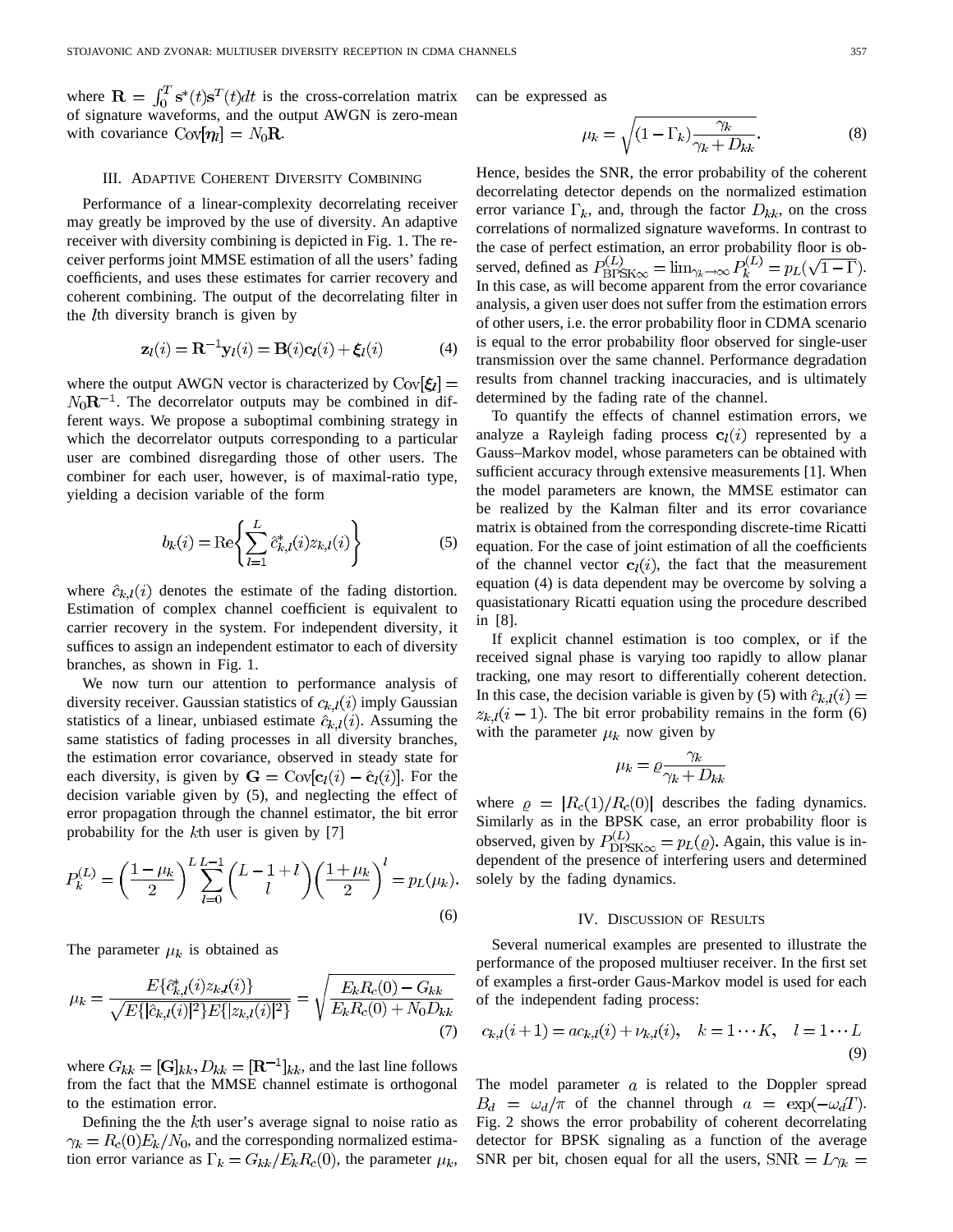

Diversity branch L

Fig. 1. Adaptive multiuser receiver with diversity combining.

 $\sum_{k=1}^{K} E\{|c_{k,l}(i)|^2\}/N_0$ . The performance of single and dual diversity receivers is compared for the given normalized fading rate  $\omega_d T = 0.001$ , in cases of single-user and  $K = 20$ users. Flip-coin signature sequences of length 127 are used to determine the values of cross-correlations in  $R$ . Reference curves present the single-user bound with perfect knowledge of the fading distortion. Total performance degradation due to the presence of other active users is less than 1 dB at the given value of fading rate. For the case of a simple firstorder model it is interesting to add that the probability of error saturates at the same level for coherent and differentially coherent reception  $(\Gamma = 1 - |a|^2)$ . The error floor is induced by fading dynamics, and is not affected by MAI. However, the degradation of differentially coherent reception becomes significant for more realistic fading models, as will be discussed in the second example.

The effects of estimation errors on coherent diversity detection at varying fading rates is analyzed in Fig. 3. Shown in this figure is the penalty ratio,  $P^{(L)}(B_dT,K)/P^{(L)}(0,K)$ , of the error probabilities with and without estimation errors, for coherent decorrelator with  $K = 20$  users. The estimation error penalty is seen to increase with the order of diversity while largely depending on the fading dynamics. Despite the fact that its effectiveness diminishes with an increase in fading rate,



Fig. 2. Performance of single and dual diversity coherent detection in a nonselective Rayleigh fading CDMA channel (first-order model).

diversity remains an effective way of improving performance in the presence of fading and MAI, for all practical values of fading rate.